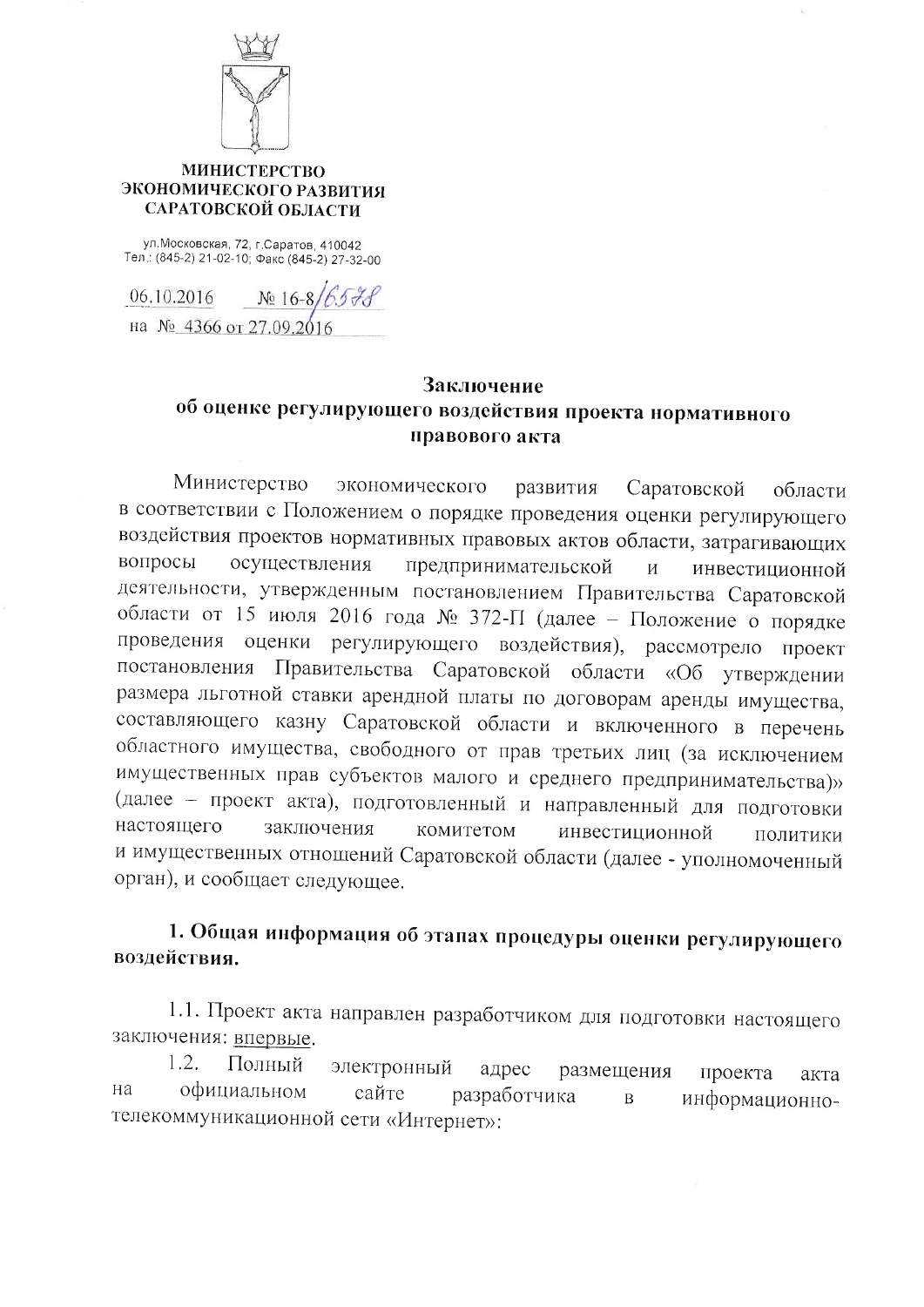проект нормативного правового акта размещен по адресу:

http://saratov.gov.ru/gov/auth/komuprav/normtv/prnormakt/archive/280916. zip;

сводный отчет о результатах проведения оценки регулирующего воздействия проекта нормативного правого акта размещен по адресу:

http://saratov.gov.ru/gov/auth/komuprav/normtv/prnormakt/archive/280916. zip.

1.3. В соответствии с абзацем третьим пункта 8 Положения о порядке проведения оценки регулирующего воздействия процедура осуществлялась без обсуждения концепции предлагаемого правового регулирования, так как проект акта регулирует вопросы предоставления мер поддержки для субъектов предпринимательской и инвестиционной деятельности.

 $1.4.$ Публичное обсуждение проекта акта  $\overline{M}$ сводного отчета проводилось разработчиком с 12 сентября 2016 года по 26 сентября 2016 года.

 $1.5.$ Информация о проведении министерством экономического развития области дополнительных публичных обсуждений: дополнительные публичные обсуждения, предусмотренные пунктом 29 Положения о порядке проведения оценки регулирующего воздействия, не проводились.

### $2$ . Свеления  $\overline{0}$ предлагаемом правовом регулировании и результаты публичного обсуждения, представленные уполномоченным органом.

2.1. Описание предлагаемого варианта регулирования:

установление льготной ставки арендной платы по договорам аренды имущества, составляющего казну Саратовской области и включенного в перечень областного имущества, свободного от прав третьих лиц (за исключением имущественных прав субъектов малого и среднего предпринимательства) в размере 80 процентов от размера арендной платы, определяемой  $B$ соответствии с законодательством  $0<sup>6</sup>$ оценочной деятельности.

2.2. Обоснование выбора предпочтительного варианта предлагаемого правового регулирования:

выбранный вариант является предпочтительным, поскольку позволит создать благоприятные условия для сдачи в аренду имущества, составляющего казну Саратовской области субъектам малого и среднего предпринимательства и, следовательно, обеспечить рациональное использование такого имущества.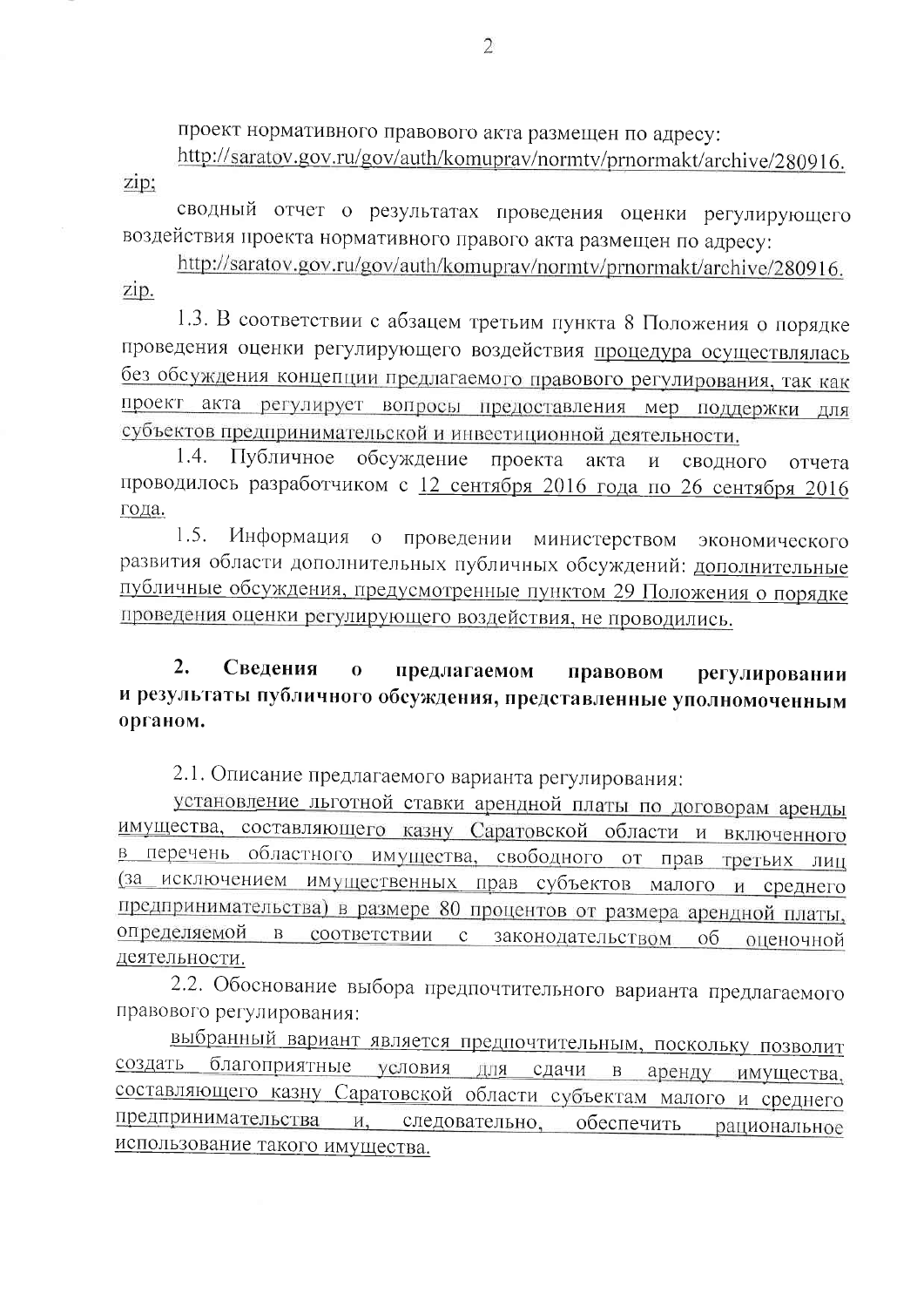2.3. Степень регулирующего воздействия проекта акта, представленная в сводном отчете: средняя.

2.4. Результаты публичного обсуждения:

разработчиком о проведении публичного обсуждения были извещены: министерство экономического развития области, Торгово-промышленная палата области, Саратовское региональное отделение Общероссийской общественной организации малого и среднего предпринимательства «ОПОРА РОССИИ», Саратовское региональное отделение Общероссийской общественной организации «Деловая Россия».

В ходе публичного обсуждения предложений не поступало. Срок обсуждения был продлен на три дня с 22 по 26 сентября 2016 года.

### $3.$ Анализ ключевых выволов  $\mathbf{M}$ результатов расчетов. представленных уполномоченным органом в сводном отчете.

Сравнительный анализ вариантов правового регулирования,  $3.1.$ рассмотренных уполномоченным органом в сводном отчете.

Вариант 1 - «сохранение/отсутствие регулирования».

Предлагаемый вариант правового регулирования характеризуется тем, что аренда имущества, составляющего казну Саратовской области, на действующих условиях не востребована субъектами малого и среднего предпринимательства.

Вариант 2 - «утверждение льготной ставки арендной платы».

Предлагаемый вариант правового регулирования характеризуется снижением издержек субъектов малого и среднего предпринимательства, связанных с арендой имущества, составляющего казну Саратовской области, на 20 процентов (изменяется ранее предусмотренная обязанность для субъектов предпринимательской и инвестиционной деятельности - средняя степень регулирующего воздействия).

 $3.2.$ Основные результаты использования вариантов правового регулирования.

Вариант 1 - «сохранение/отсутствие регулирования».

Вариант сохранения (отсутствия) правового регулирования приведет к отсутствию заключенных договоров аренды имущества, составляющего казну Саратовской области, и, как следствие, недополучению доходов от использования такого имущества.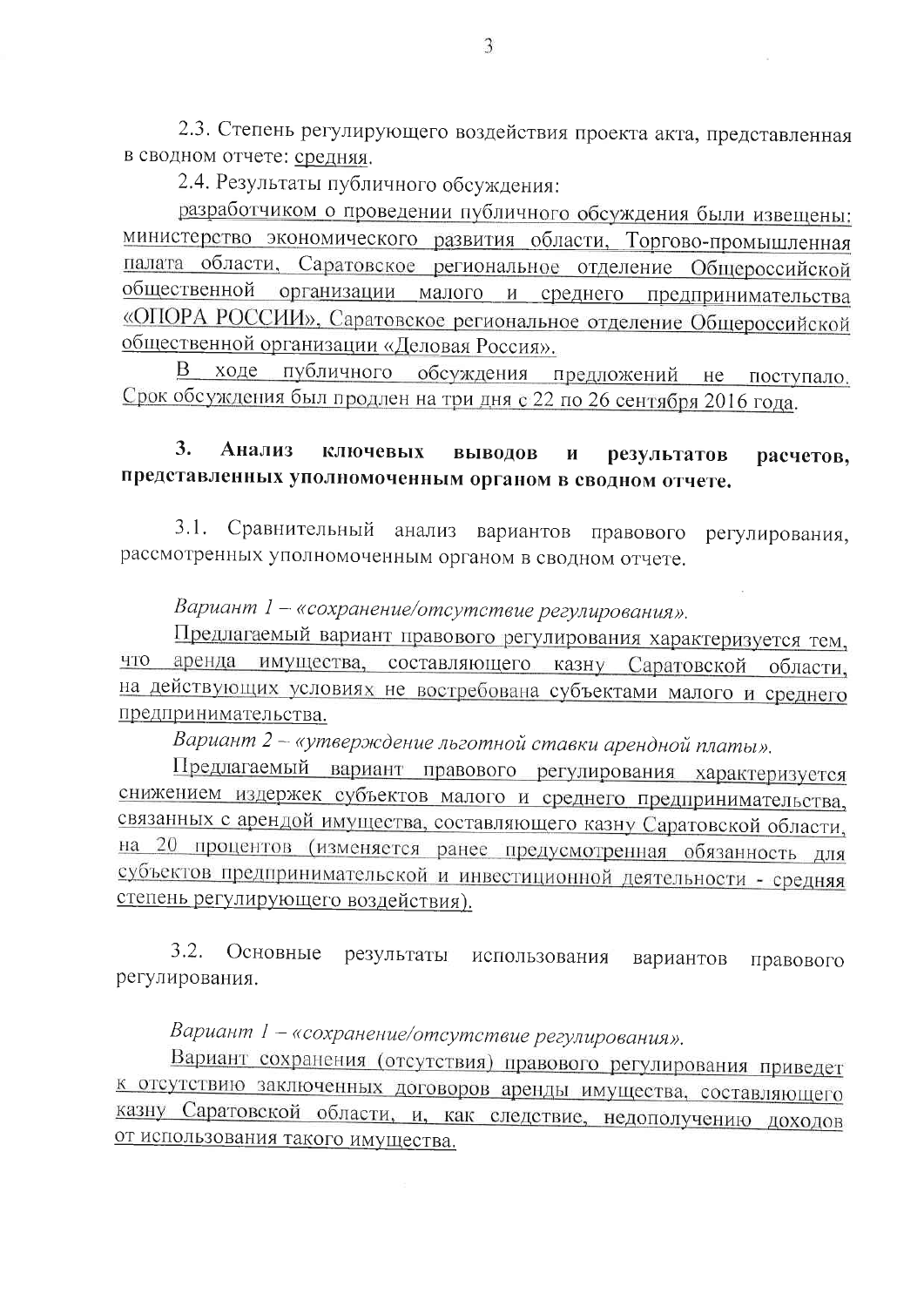Вариант 2 - «утверждение льготной ставки арендной платы».

Реализация предлагаемого варианта правового регулирования позволит повысить интерес у субъектов малого и среднего предпринимательства к получению в аренду имущества, составляющего казну Саратовской области, и, как следствие, обеспечить рациональное использование такого имущества (прогноз уполномоченного органа - 2 договора аренды до конца 2016 года).

#### 4. Результаты анализа проекта акта И сводного отчета, представленных уполномоченным органом для подготовки заключения.

 $4.1.$  $\Pi$ <sub>o</sub> результатам рассмотрения представленных документов установлено, что при подготовке проекта акта процедуры, предусмотренные пунктами 16 - 25 Положения о порядке проведения оценки регулирующего воздействия, уполномоченным органом соблюдены.

4.2. Выводы об отсутствии/наличии в проекте акта положений, которые:

4.2.1. вводят избыточные обязанности, запреты и ограничения для субъектов предпринимательской, инвестиционной деятельности или способствуют их введению:

положения, вводящие избыточные обязанности, запреты и ограничения, отсутствуют;

4.2.2. приводят к возникновению необоснованных расходов субъектов предпринимательской, инвестиционной деятельности:

положения, приводящие к возникновению необоснованных расходов, отсутствуют;

 $4.2.3.$ приводят возникновению  $\overline{\mathbf{K}}$ необоснованных расходов консолидированного бюджета области:

положения, приводящие к возникновению необоснованных расходов консолидированного бюджета области, отсутствуют;

4.2.4. способствуют необоснованному ограничению конкуренции:

необоснованному ограничению положения, приводящие  $K$ конкуренции, отсутствуют.

4.3. Предложения министерства экономического развития области, направленные на улучшение качества проекта акта: предложений не имеется.

4.4. Комментарии министерства экономического развития области по качеству анализа, представленного в сводном отчете: отсутствуют.